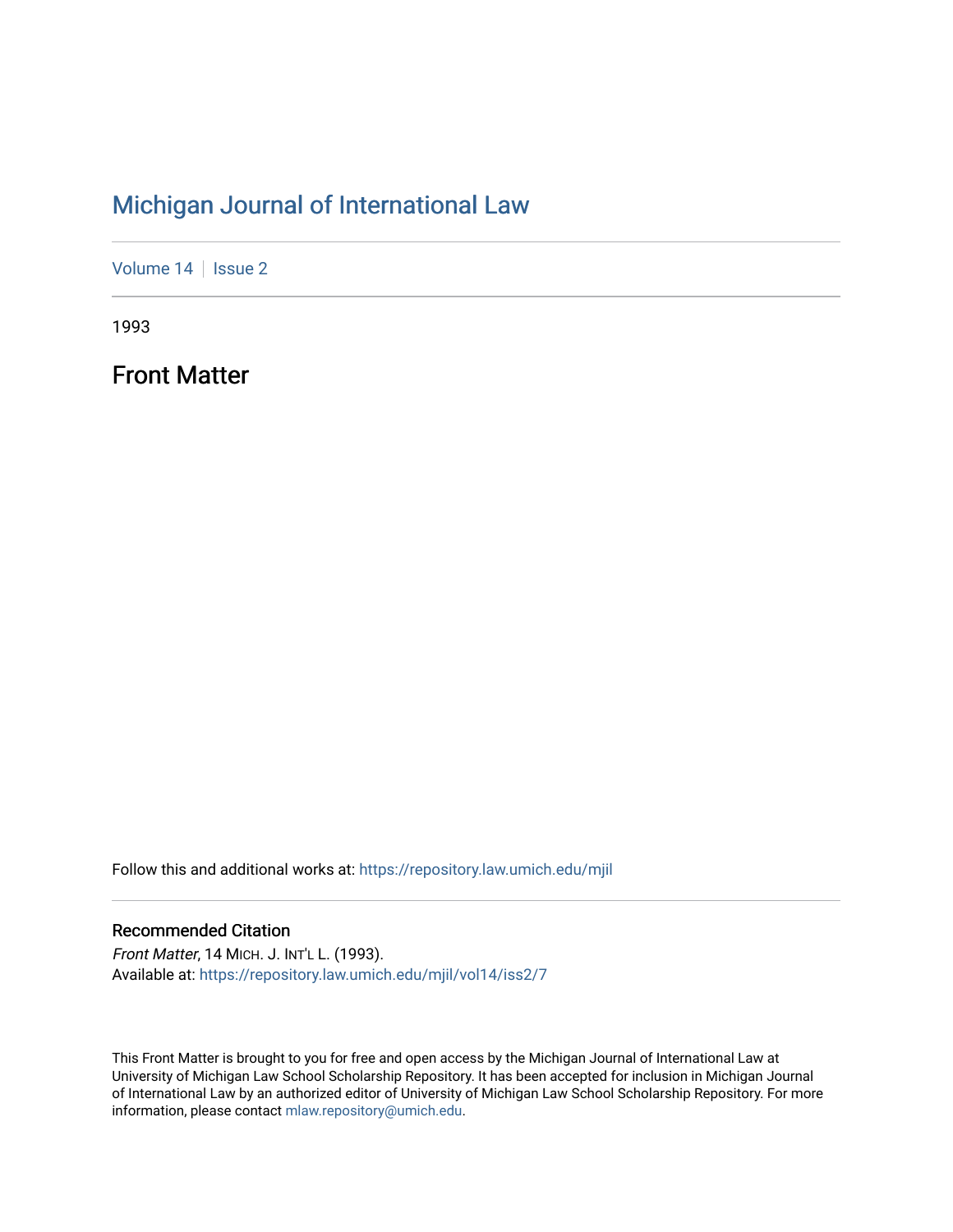# Michigan Journal of International Law

Volume 14

**1992-1993**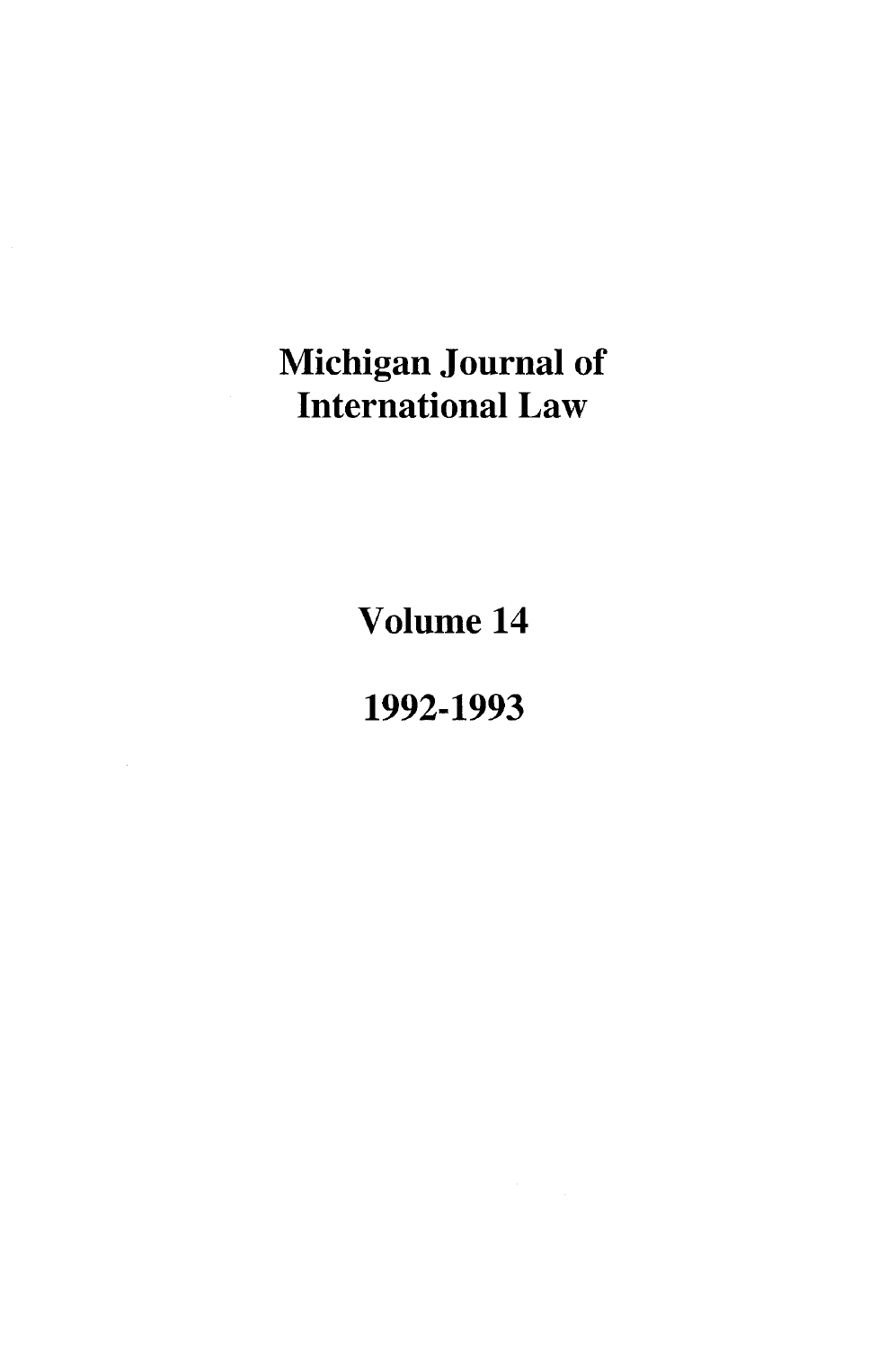$\mathcal{L}^{\text{max}}_{\text{max}}$  , where  $\mathcal{L}^{\text{max}}_{\text{max}}$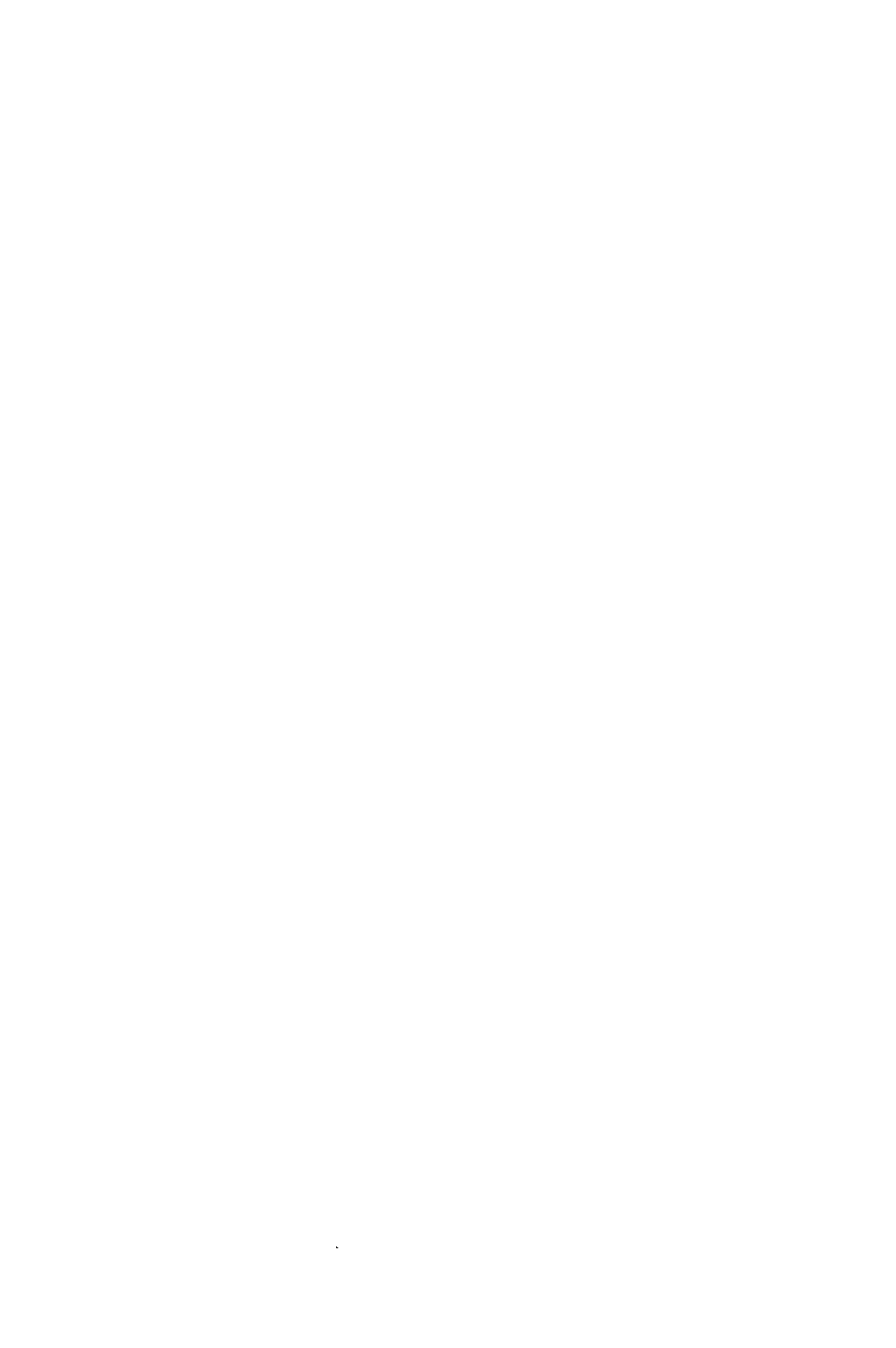# MICHIGAN **JOURNAL** OF INTERNATIONAL LAW

Volume 14, No. 2 Winter **1993**

#### **CONTENTS**

#### ARTICLES

| THE EMERGING INTERNATIONAL                                                   |  |
|------------------------------------------------------------------------------|--|
| CONSENSUS AS TO CRIMINAL                                                     |  |
| PROCEDURE RULES  Craig M. Bradley 171                                        |  |
| LIBYA AND THE AERIAL INCIDENT AT                                             |  |
| LOCKERBIE: WHAT LESSONS FOR                                                  |  |
| INTERNATIONAL EXTRADITION LAW?Christopher C. Joyner 222<br>Wayne P. Rothbaum |  |
| THE HUNGER TRAP: WOMEN, FOOD,                                                |  |
| AND SELF-DETERMINATION  Christine Chinkin 262<br><b>Shelley Wright</b>       |  |
| <b>STUDENT NOTES</b>                                                         |  |
| PROTECTING BIODIVERSITY: RECOGNIZING                                         |  |
| INTERNATIONAL INTELLECTUAL PROPERTY                                          |  |
| RIGHTS IN PLANT GENETIC                                                      |  |
| RESOURCESRebecca L. Margulies 322                                            |  |
| EXTRATERRITORIAL APPLICATION OF RICO:                                        |  |
| PROTECTING U.S. MARKETS                                                      |  |
| IN A GLOBAL ECONOMY Kristen Neller 357                                       |  |
| TRANSLATED DOCUMENTS AND HAGUE                                               |  |
| SERVICE CONVENTION REQUIREMENTS Christopher Cheng 383                        |  |
|                                                                              |  |

 $\ddot{\downarrow}$